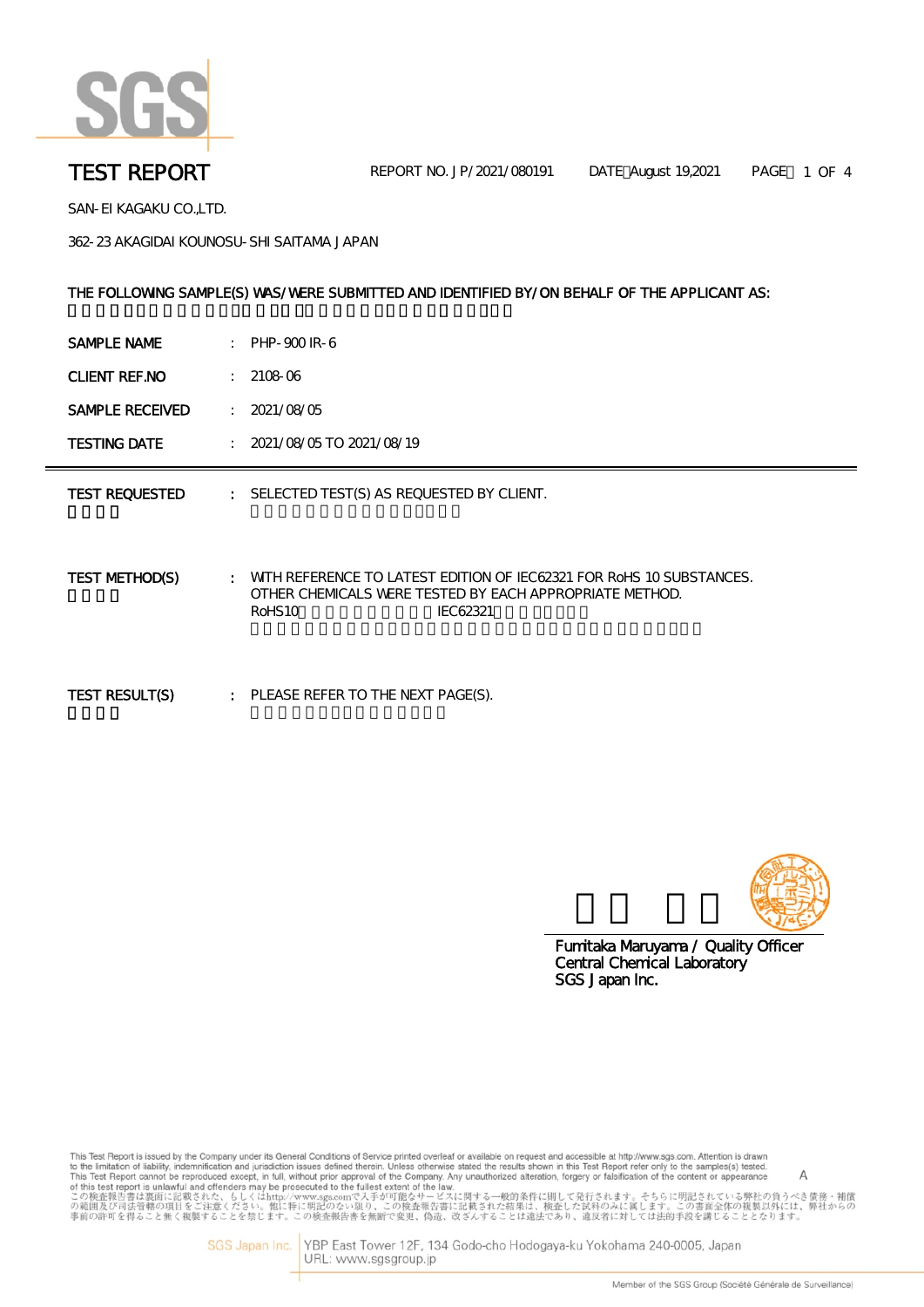

SAN-EI KAGAKU CO.,LTD.

362-23 AKAGIDAI KOUNOSU-SHI SAITAMA JAPAN

# TEST RESULT(S)

| <b>ITEM(S)</b>                                   | JNIT | <b>RESULT</b>       | <b>METHOD</b>           | INST./PLACE MDL |    |
|--------------------------------------------------|------|---------------------|-------------------------|-----------------|----|
| <b>PHTHALATES</b>                                |      |                     |                         |                 |    |
| DIBUTYL PHTHALATE(DBP)                           |      | N.D.                | IEC62321-8: 2017        | GC/MS           | 50 |
| DI(2-ETHYLHEXYL) PHTHALATE(DEHP)                 |      | N.D.                | IEC62321-8:2017         | GC/MS           | 50 |
| BUTYLBENZYL PHTHALATE(BBP)                       |      | N.D.                | IEC62321-8:2017         | GC/MS           | 50 |
| DIISOBUTYL PHTHALATE(DIBP)                       |      | N.D.                | IEC62321-8: 2017        | GC/MS           | 50 |
| $MOTFC.$ and $U_{C}$ and $M$<br>INICT<br>$N = F$ |      | INICTOUR FRIT A FOL | $M +$ $A +$ $A +$ $A +$ |                 |    |

NOTES: mg/kg = ppm, N.D. = Not Detected, INST. = INSTRUMENT, MDL = Method Detection Limit

This Test Report is issued by the Company under its General Conditions of Service printed overleaf or available on request and accessible at http://www.sgs.com. Attention is drawn<br>to the limitation of liability, indemnif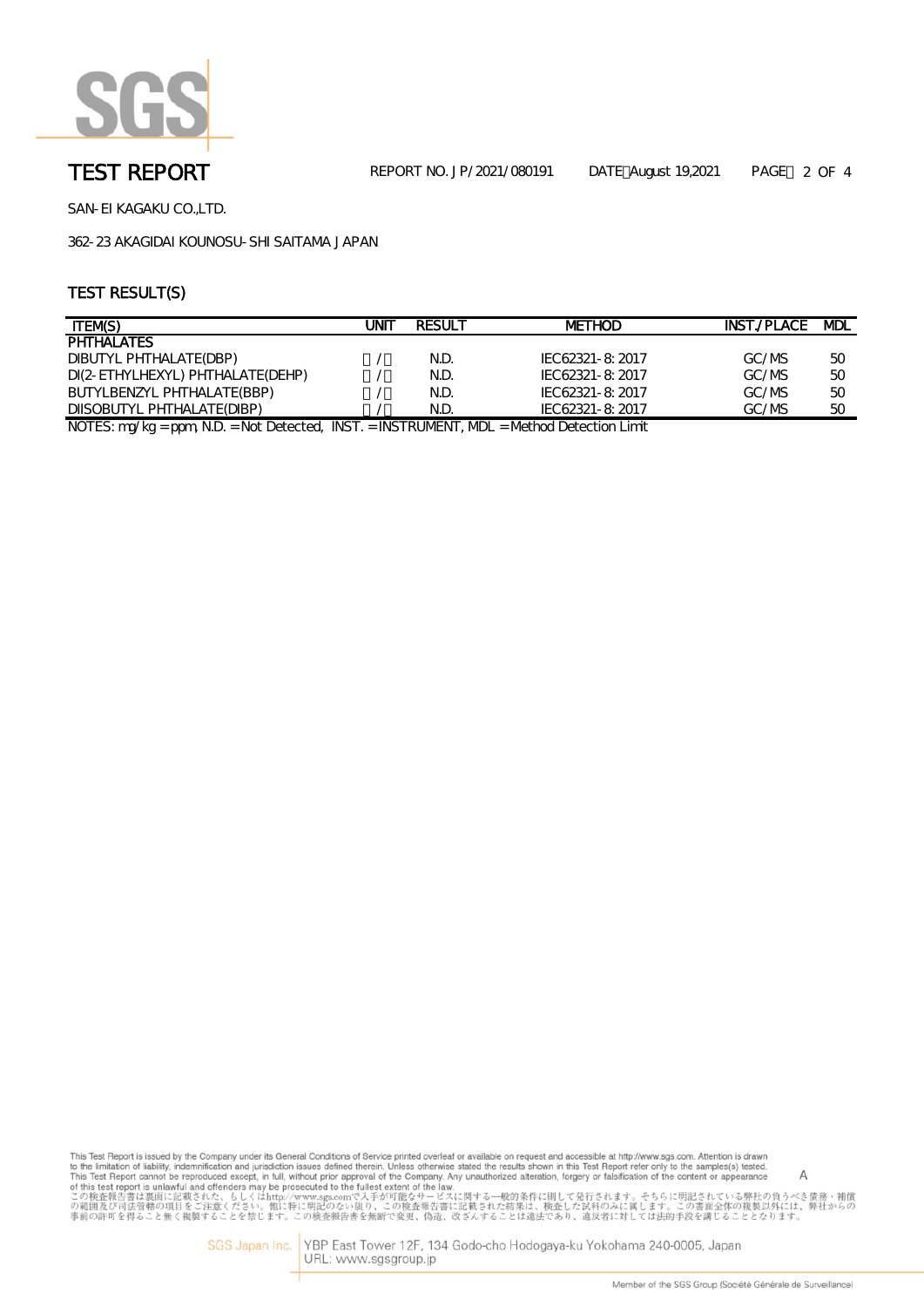

TEST REPORT THE REPORT NO. JP/2021/080191 DATE August 19,2021 PAGE 3 OF 4

SAN-EI KAGAKU CO.,LTD.

362-23 AKAGIDAI KOUNOSU-SHI SAITAMA JAPAN

### **NEASUREMENT FLOW CHART**

- 1) Name of the person in charge of measurement: Ryohei Fukawa
- 2) Name of the person responsible for measurement: Nayumi Otani



This Test Report is issued by the Company under its General Conditions of Service printed overleaf or available on request and accessible at http://www.sgs.com. Attention is drawn This Test Report is issued by the Company under its General Conditions of Service printed overleat or available on request and accessible at http://www.sgs.com. Attentions is districted in the first of the simple of the